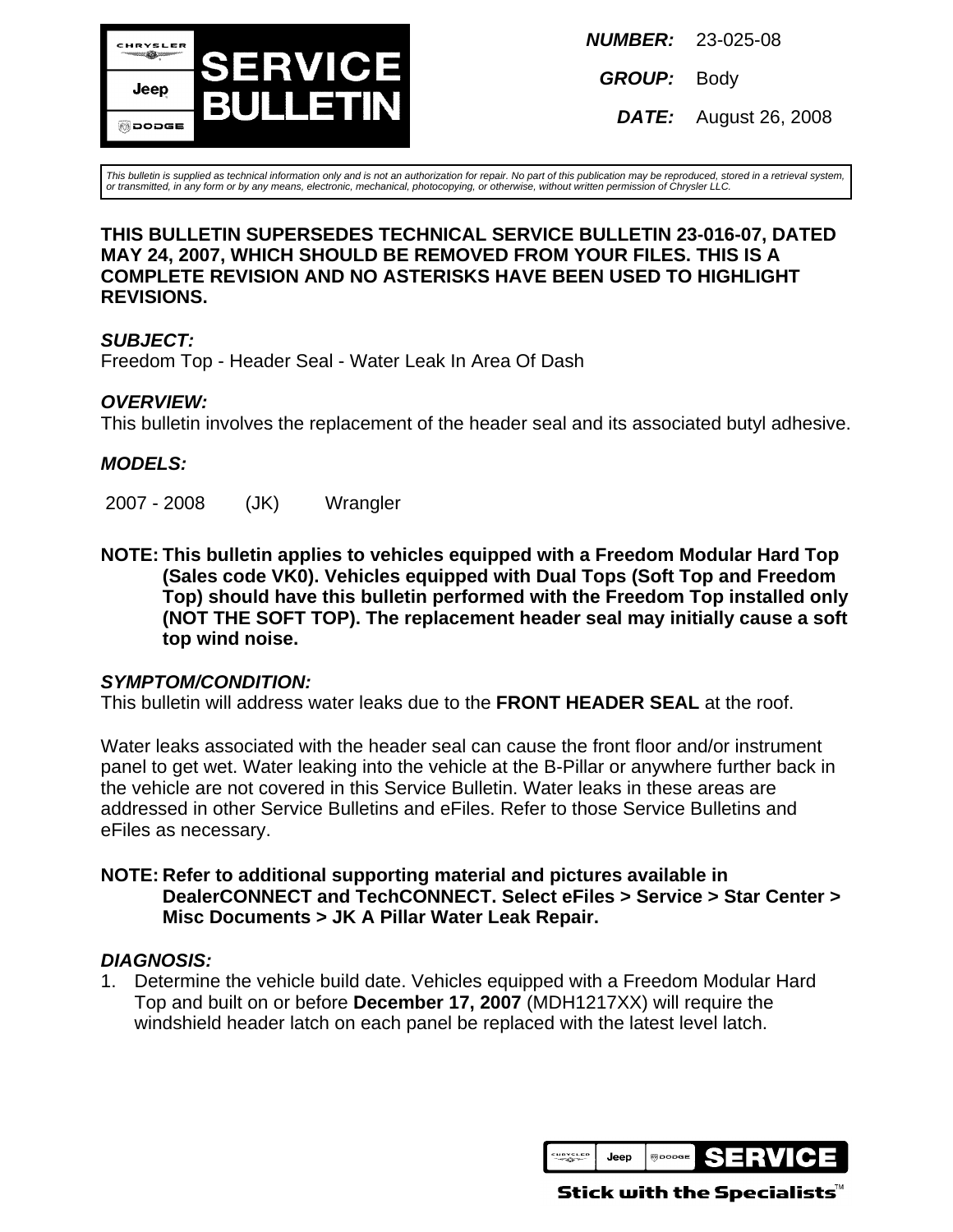- 2. Visually inspect door to windshield frame (A-Pillar) fit. Door should be parallel to A-Pillar and surface flush to slightly under-flush.
- **NOTE: Vehicles equipped with Freedom Top panels must have the panels CORRECTLY installed. This is very important to prevent a water leak from occurring. Make sure the technician and customer know and use the correct removal and installation procedure. Follow the removal and installation steps in the Owners Manual.**

<span id="page-1-0"></span>

**Fig. 1 HARD TOP INSIDE FULL VIEW**

- 1 Left Freedom Top Panel
- 2 Center L-Shaped Locks Left Freedom Top Panel
- 3 Rear L-Shaped Lock at Seat Belt Anchorage Left and Right Freedom Top Panel
- 4 Hard Top
- 5 B-Pillar
- 6 Right Freedom Top Panel
- 7 Rear Fastener (Dial) Knobs Left and Right Freedom Top Panel
- 8 Windshield Header Latch Left and Right Freedom Top Panel
- 3. Inspect the Freedom Top panels to ensure that they are installed correctly [\(Fig. 1\)](#page-1-0). If not, then note this condition so that the correct procedure for installing the Freedom Top panels to the hard top can be reviewed with the customer. To ensure that the panels are installed correctly perform the following steps in order. **When installing each Freedom Top panel, always close the windshield latch first .**
	- a. With both panels removed, carefully install the right side panel onto the hard top.
	- b. Make sure the sun visor is folded down and out of the way.
	- c. Latch the right header panel latch located at the top of the windshield.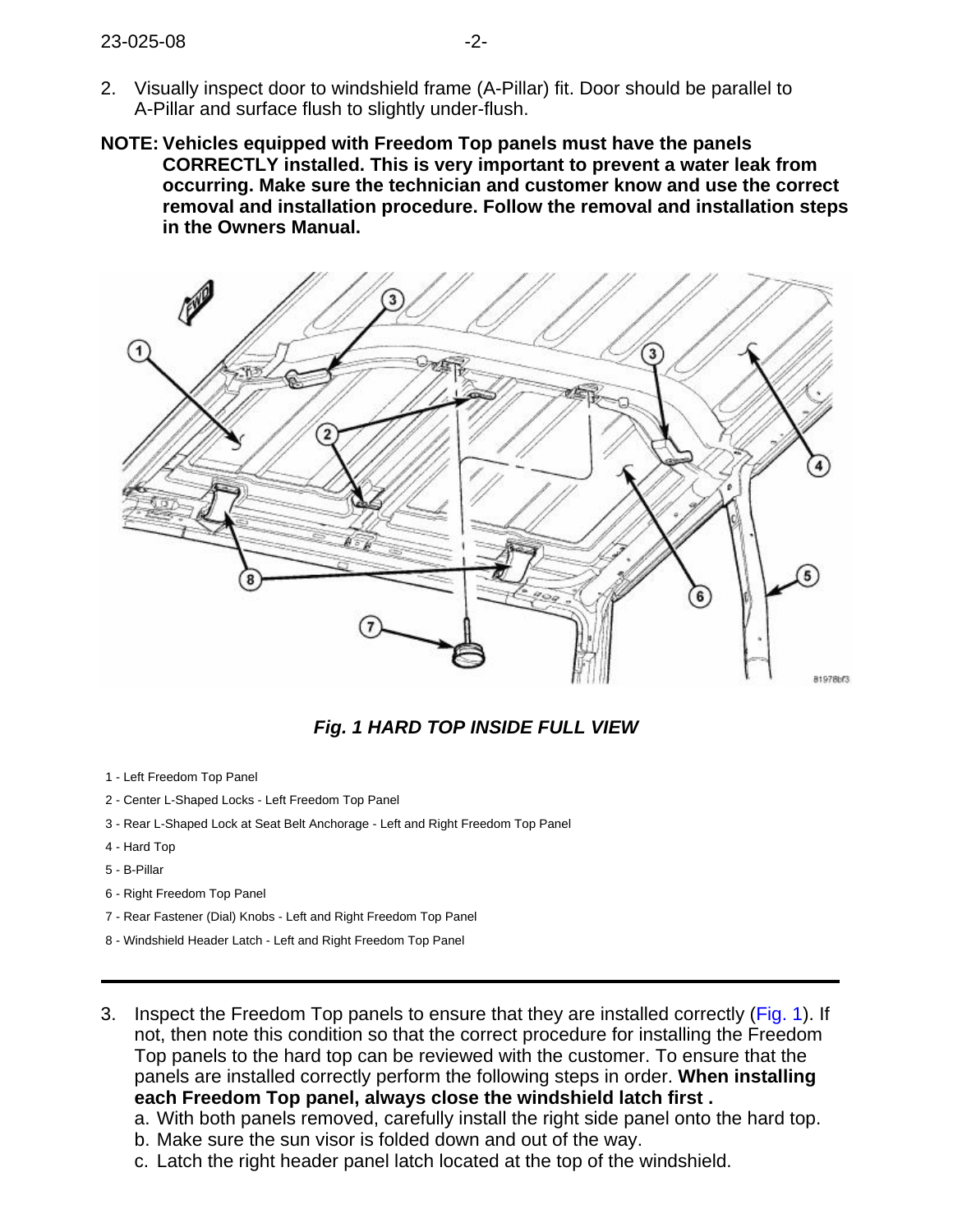- d. Turn the right side panel rear L-shaped lock (located above the shoulder belt anchorage) so that it fully engages the hard top.
- e. Turn the right side panel rear fastener knob (located on the overhead speaker bar assembly) clockwise until it is tight.
- f. Carefully install the left side panel onto the hard top.
- g. Make sure the sun visor is folded down and out of the way.
- h. Latch the left header panel latch located at the top of the windshield.
- i. Turn the left side panel rear L-shaped lock (located above the shoulder belt anchorage) so that it full engages the hard top.
- j. Turn the left side panel rear fastener knob (located on the overhead speaker bar assembly) clockwise until it is tight.
- k. Turn both center L-shaped locks (2) so that they fully engage the right side panel.
- 4. Only after verifying Freedom Top is properly installed, Proceed to **Test For Water Leak(s)**.

## **Test For Water Leak(s)**

1. Have an assistant apply a slow flow of water across the top header joint with a hose for approximately 3-5 minutes while inspecting the interior of the hard top for water leaks to determine general leak source location(s). Do not use a hard spray of water. Do not stop inspection when one leak source is located, there may be more than one water leak source.

### **NOTE: Dripping that occurs at the center of the windshield header may be the result of a Freedom Top seal leaking and running forward. The following step verifies leak origination point.**

- 2. If leak occurs at the front of the top near the A-Pillar, remove the sun visors, upper and lower trim covers to gain visual access to the header seal. Water leaks originating from the header seal will generally run towards the outside ends of the header, (toward the A-Pillar) and drip in at the corner(s).
- 3. If a water leak is originating at the header seal, then perform the Repair Procedure in this Service Bulletin **and** refer to DealerCONNECT > eFiles > Service > Star Center > Misc. Documents > JK A Pillar Water Leaks, for additional information.

| Qty.   | Part No.   | <b>Description</b>                                                                             |
|--------|------------|------------------------------------------------------------------------------------------------|
| AR(1)  | 55397454AD | Seal, Windshield Header (Freedom Top)                                                          |
| 1(AR)  | 82300508AB | Mopar Corrosion Inhibitor - 5 oz. Brush Top Tube<br>(or equivalent)                            |
| AR (1) | 08984 - 3M | General Purpose Adhesive Cleaner (or equivalent)                                               |
| AR(1)  | 06396 - 3M | Adhesive Promoter 2.5 cc Packet (or Equivalent)<br>Box of 25 (1 box will service 25 vehicles). |
| AR (6) | 68027813AA | Butyl, Tape - 4 mm dia. x 152 mm (6 inch) length -<br>strip                                    |

## **PARTS REQUIRED:**

# **REPAIR PROCEDURE:**

**NOTE: Do not use RTV as a sealer. Over time RTV will not remain attached to the hard top material.**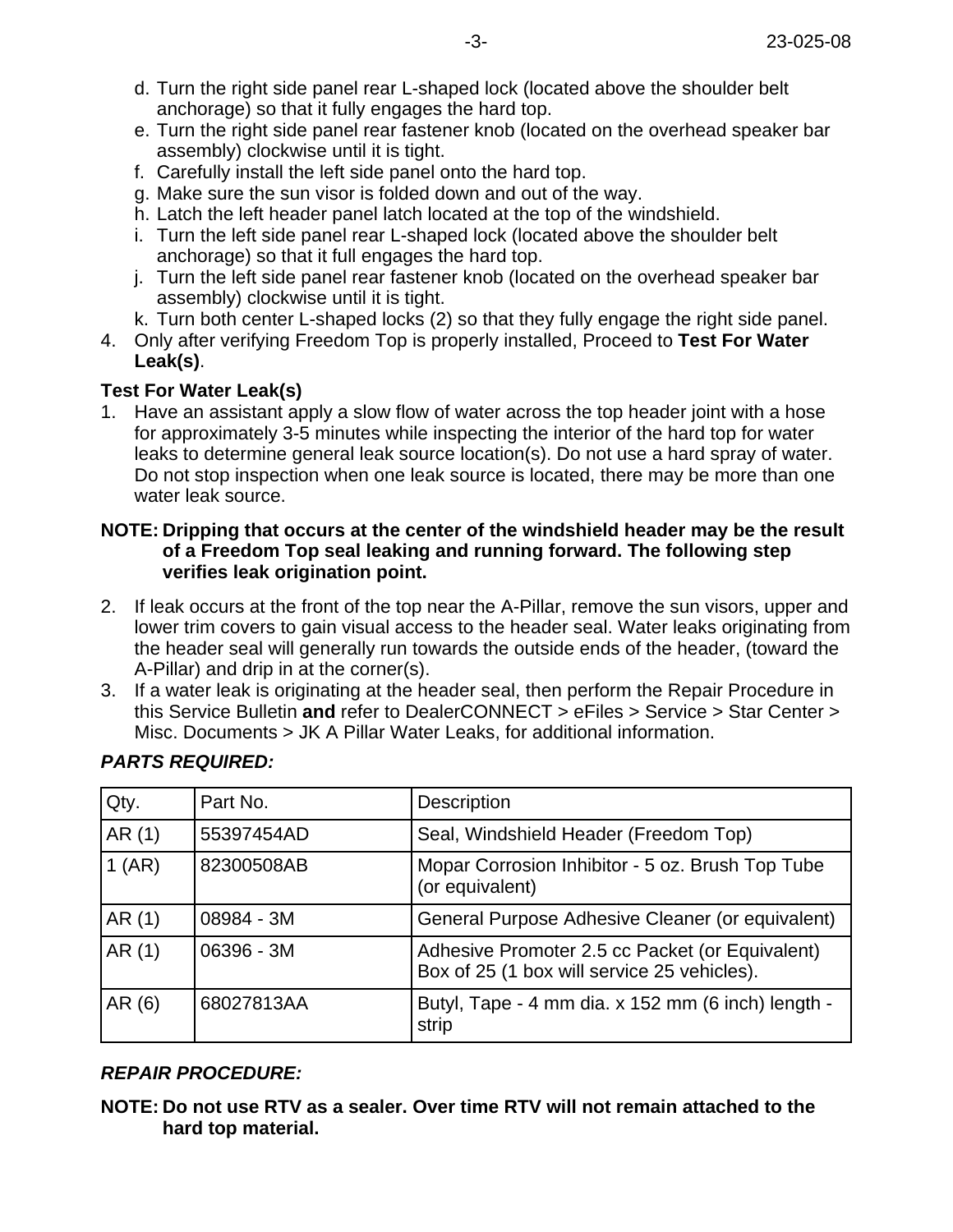- 1. Remove both Freedom Top Panels from the hard top. Perform the following steps in order:
	- a. Fold both sun visors down and out of the way.
	- b. Turn both left panel center L-shaped locks (2) so that they disengage from the right side panel.
	- c. Turn the left panel rear L-shaped lock (located above the shoulder belt anchorage) so that it disengages from the hard top.
	- d. Turn the left panel rear fastener knob (located on the overhead speaker bar assembly) counter-clockwise until it can be removed.
	- e. Unlatch the left panel header panel latch located at the top of the windshield.
	- f. Carefully remove the left side panel from the hard top.
	- g. Turn the right panel rear L-shaped lock (located above the shoulder belt anchorage) so that it disengages from the hard top.
	- h. Turn the right panel rear fastener knob (located on the overhead speaker bar assembly) counter-clockwise until it can be removed.
	- i. Unlatch the right panel header panel latch located at the top of the windshield.
	- j. Carefully remove the right side panel from the hard top.
- 2. Set the Freedom Top panels on a well **PROTECTED WORK SURFACE**. Protect the Freedom Top panel edges & top surface from damage.

# **NOTE: THE PAINTED TOP SURFACE OF THE FREEDOM TOP CAN EASILY BE DAMAGED IF CARE IS NOT TAKEN TO PROTECT IT.**

3. Verify Freedom Top has been updated with all of the proper foam and butyl parts as shown in SB # 23-020-08 Dated June 20, 2008[. \(Fig. 2\)](#page-4-0) shows placement of these components.

If SB # 23-020-08 has not been completed and leaks are occurring at the windshield header, the Freedom Tops will require resealing in conjunction with the header seal replacement. Perform SB # 23-020-08 before proceeding with this bulletin.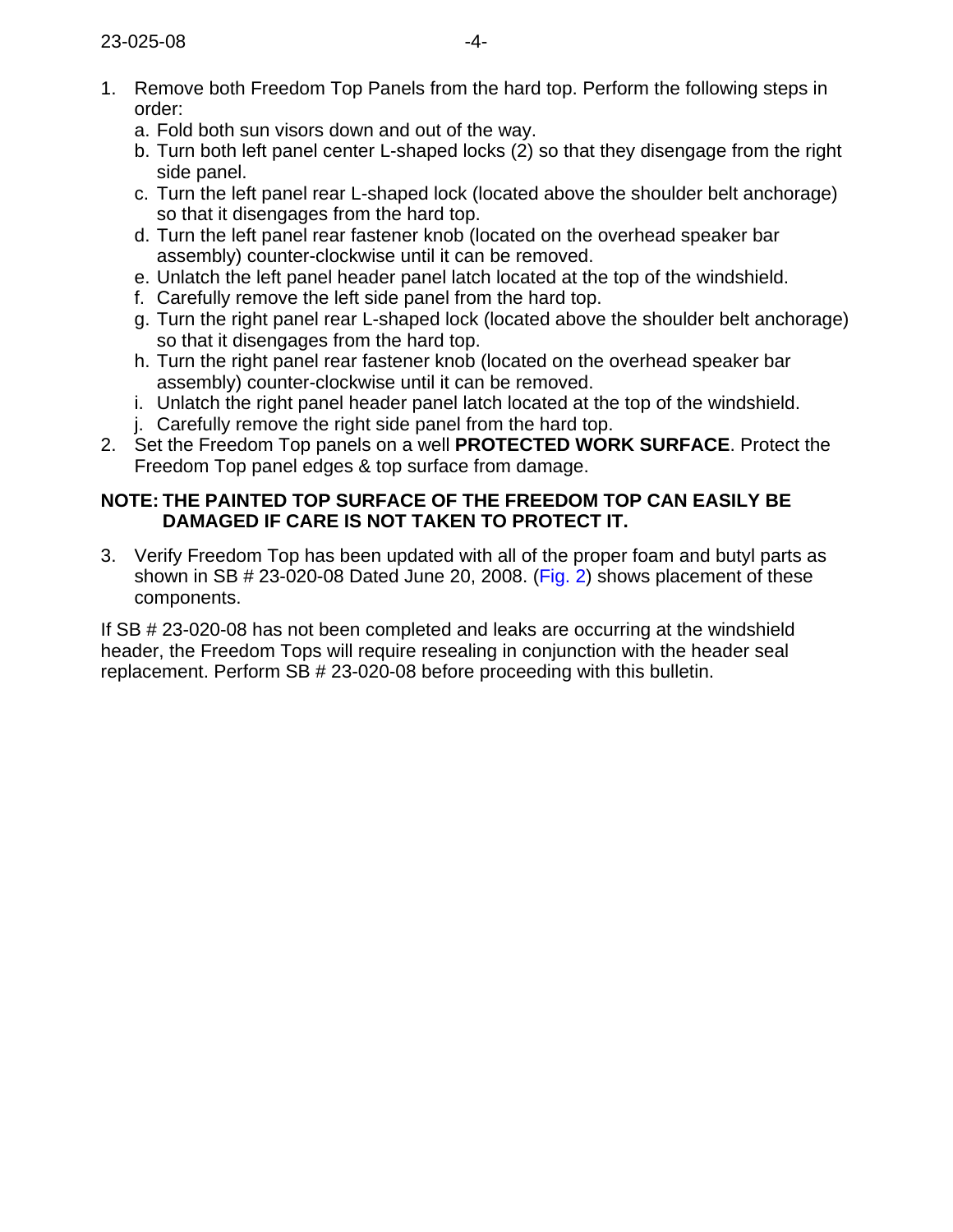<span id="page-4-0"></span>

### **Fig. 2 RIGHT FREEDOM PANEL COMPONENTS**

- 1 Black Foam Corner Patch D-972-E and Black Foam Patch D-1010-A 30mm x 95mm x 3mm thick
- 2 Gray Foam Strip D-1012 9mm x 100mm x 6.35mm thick
- 3 Front Outboard Corner
- 4 Windshield Header Latch
- 5 Front Side Surface Right Freedom Top Panel to Windshield Header Panel and Header Seal
- 6 Front Inboard Corner, Front Molded Detail Section of Center Seal, and Gray Foam Patch C-5166 30mm x 75mm x 2mm thick
- 7 Inboard Side Surface Right Freedom Top Panel with Center Seal
- 8 Rear Inboard Corner, Rear Molded Detail Section of Center Seal, and Black Foam Patch D-1011-A 30mm x 75mm x 3mm thick
- 9 Spacer Blocker and Rear Thumb (Dial) Screw Attachment
- 10 Rear Side Surface Right Freedom Top Panel to Hard Top and Hard Top Seal
- 11 Rear L-Shaped Lock at Shoulder Belt Anchorage
- 12 Isolator Pad Black Plastic
- 13 Rear Outboard Corner
- 14 Black Foam Corner Patch D-972-E and Black Foam Patch D-1009-A 20mm x 95mm x 5mm thick
- 15 Right Freedom Top Panel
- 16 Locator Pin Diameter Sizes of: 6.0 mm, 8.0 mm, or 9.5 mm
- 17 Outboard Side Surface Right Freedom Top Panel to Door Seal, A-Pillar Cup, and B-Pillar Cup and Mucket

**NOTE: Vehicles equipped with Dual Tops (Soft and Freedom Top) should have this bulletin performed with the Freedom Top installed. The replacement header seal may initially cause a soft top wind noise.**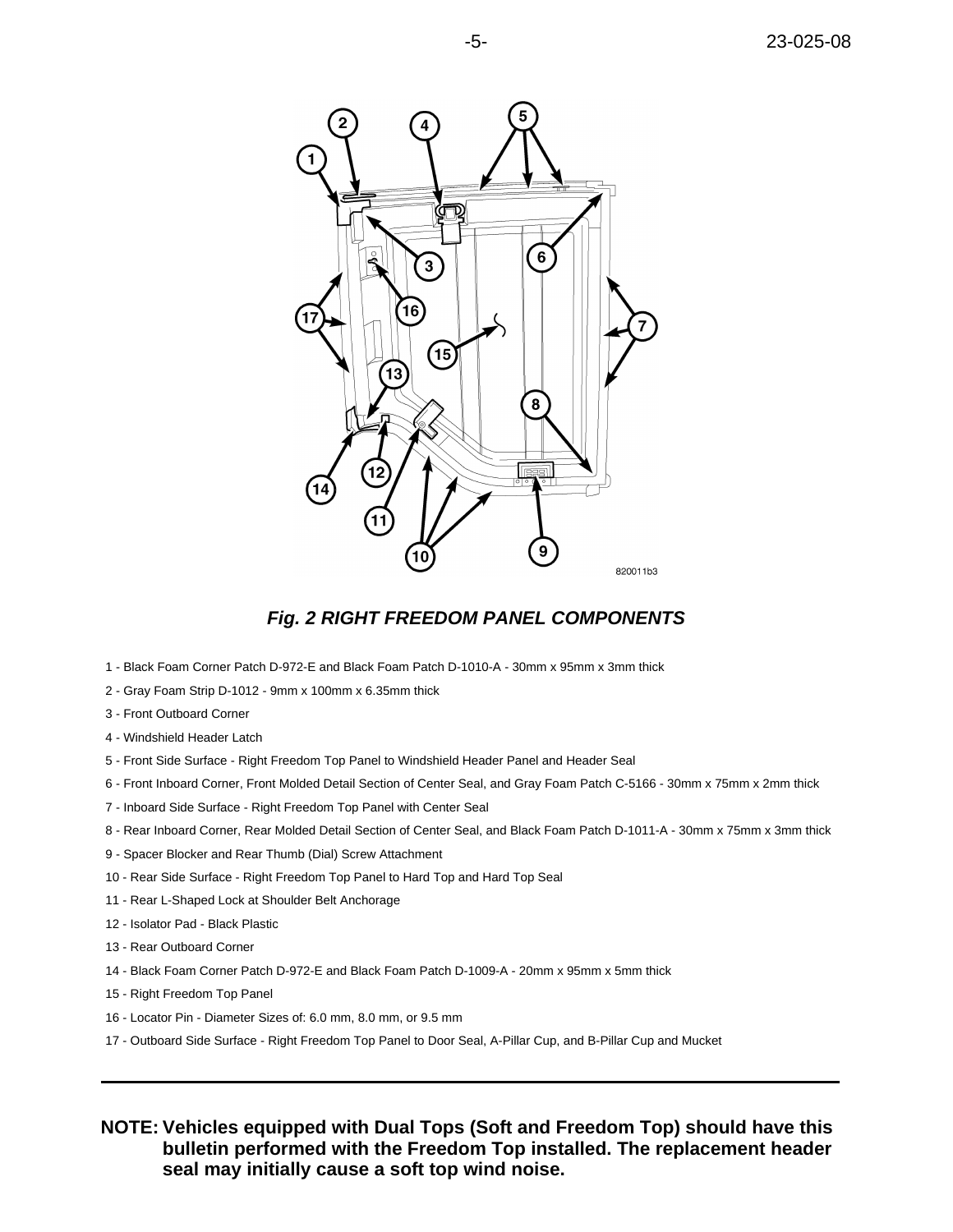# **Replace Windshield Header Seal:**

### **NOTE: If seal requires replacement, then the old seal adhesive must be completely removed before a new seal is installed. Use a GOOD quality adhesive remover as recommended in Parts Required section of this Service Bulletin.**

- 4. Drill out rivets at each end of the header seal with 1/8" drill bit.
- 5. Remove header weatherstrip from body sheet metal.
- 6. Remove all traces of old tape and butyl from painted sheet metal on header. Use p/n 08984 - 3M General Purpose Adhesive Cleaner (or equivalent) to remove.
- 7. Treat surface with 06396 3M Adhesive Promoter pad (or equivalent). Allow to completely dry.
- 8. Install butyl to fill gaps in sheet metal or wrinkles, holes and notches in thumb sealer in the area describe in [\(Fig. 3](#page-5-0)).
- 9. Carefully smooth butyl to form a smooth transition to the header sheet metal.
- <span id="page-5-0"></span>10. Treat rivet hole bare metal with p/n 82300508, Mopar Corrosion Inhibitor.



**Fig. 3 BUTYL INSTALLATION DIMENSIONS**

1 - Item\_1

2 - Item \_2

- 11. Before removing tape backing, lay the new header weatherstrip, p/n 55397454AD in place on header to align.
- 12. Remove tape backing and press weatherstrip firmly to header sheet metal and smooth out adhesive tape.

## **NOTE: A small roller or firm finger pressure should be used to smooth tape and butyl.**

13. Ensure the butyl is feathered out smooth and adhesive tape is pressed to make full contact. Work back and forth, from side to side.